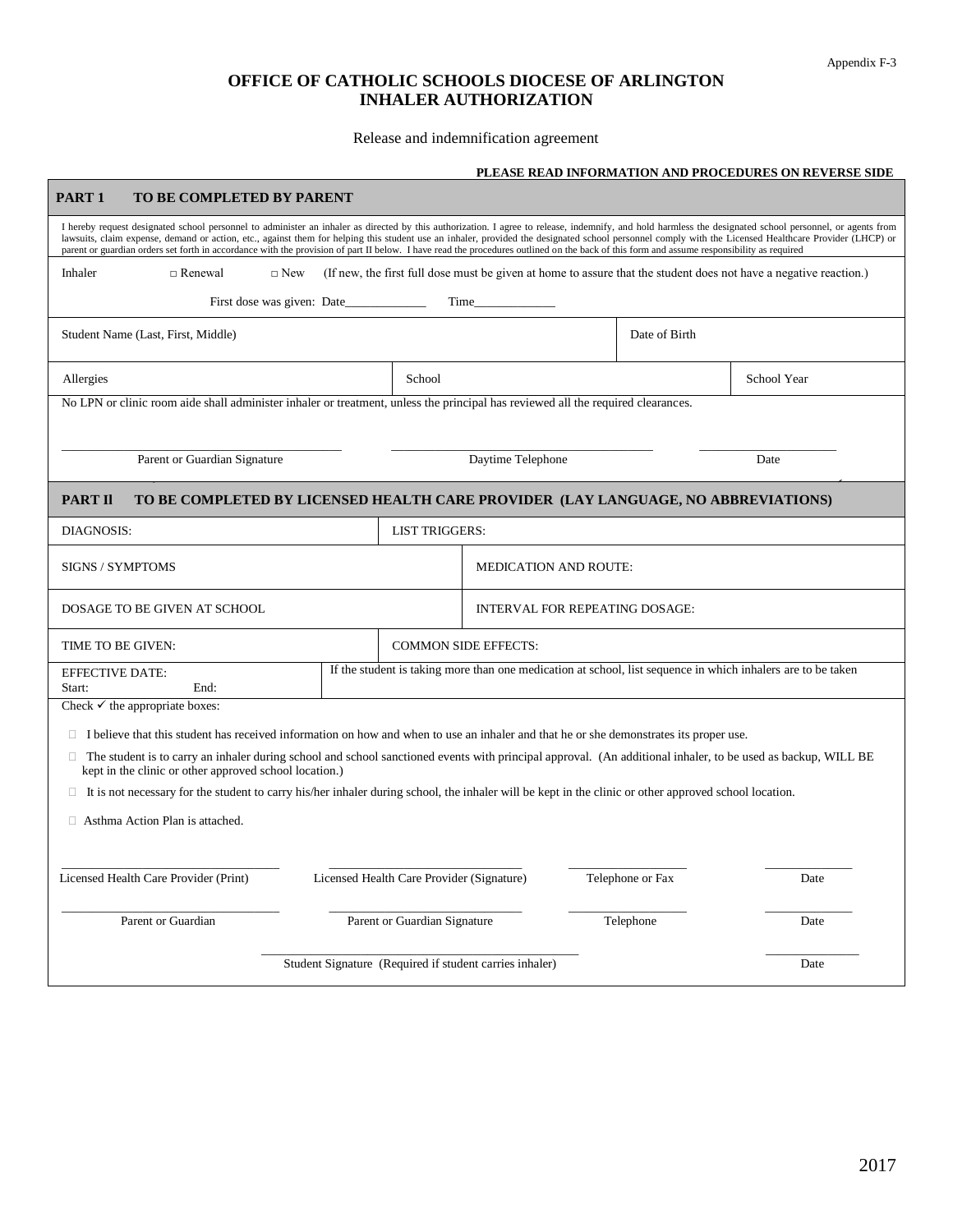#### **PART III TO BE COMPLETED BY PRINCIPAL OR REGISTERED NURSE**

Check  $\checkmark$  as appropriate:

□ Parts I and II above are completed including signatures. (It is acceptable if all items in part II are written on the LHCP stationery or a prescription pad.)

□ Inhaler is appropriately labeled. \_\_\_\_\_\_\_\_\_\_\_\_\_\_\_\_\_ Date by which any unused inhaler is to be collected by the parent (within one week after expiration of the physician order or on the last day of school).

I have reviewed the proper use of the inhaler with the student and,  $\Box$  agree  $\Box$  disagree, that student should self carry in school.

\_\_\_\_\_\_\_\_\_\_\_\_\_\_\_\_\_\_\_\_\_\_\_\_\_\_\_\_\_\_\_\_\_\_\_\_\_\_\_\_\_\_\_\_\_ \_\_\_\_\_\_\_\_\_\_\_\_\_\_\_\_\_\_\_\_\_\_\_\_\_\_\_\_\_\_\_

Signature Date